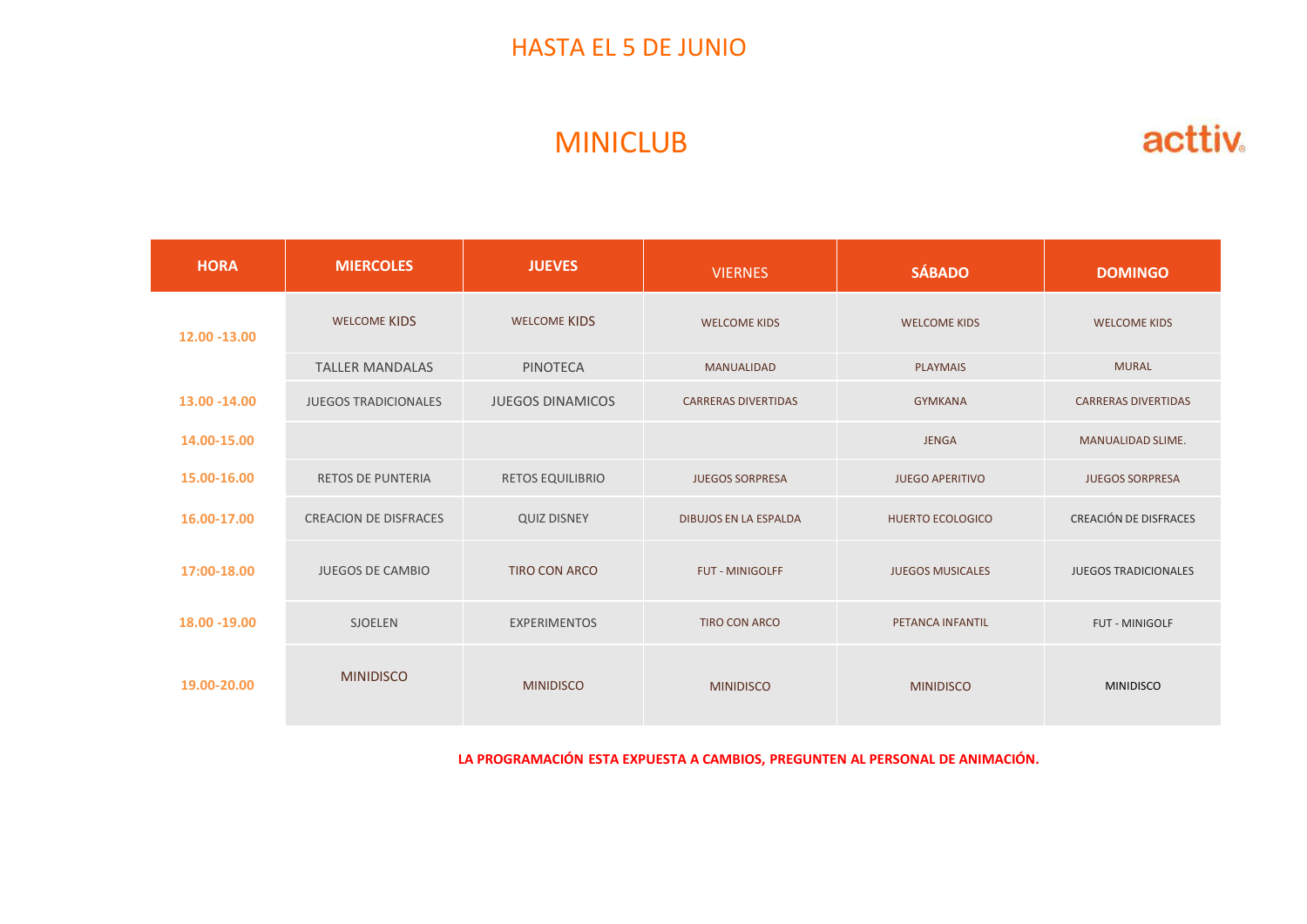#### HASTA EL 5 DE JUNIO

## SPORTS & GAMES

|                            |                        |                              | <b>HASTA EL 5 DE JUNIO</b> |                                 |                          |              |               |  |
|----------------------------|------------------------|------------------------------|----------------------------|---------------------------------|--------------------------|--------------|---------------|--|
| acttiv.                    |                        | <b>SPORTS &amp; GAMES</b>    |                            |                                 |                          |              |               |  |
| <b>DOMINGO</b>             | <b>SÁBADO</b>          | <b>VIERNES</b>               | <b>JUEVES</b>              | <b>MIÉRCOLES</b>                | <b>MARTES</b>            | <b>LUNES</b> | <b>HORA</b>   |  |
| <b>MURAL</b>               | <b>AEROBIC</b>         | YOGA                         | <b>ESPALDA SANA</b>        | <b>DISCO AEROBIC</b>            | YOGA                     |              | 12:00 - 13:00 |  |
| <b>CARRERAS DIVERTIDAS</b> | AQUAGYM                | <b>JUEGO COCKTAIL</b>        | AQUAGYM                    | <b>JUEGO COCKTAIL</b>           | <b>GIMNASIA FAMILIAR</b> |              | 13.00 - 14:00 |  |
| MANUALIDAD SLIME.          | <b>JUEGO COCTEL</b>    |                              |                            |                                 | <b>JUEGO COCTEL</b>      |              | 14.00-15.00   |  |
| <b>TRIVIAL FAMILIAR</b>    | <b>BINGO FAMILIAR</b>  | <b>QUIZ FAMILIAR</b>         | <b>BINGO FAMILIAR</b>      | <b>QUIZ FAMILIAR</b>            | <b>TRIVIAL FAMILIAR</b>  |              | 16:00-17:00   |  |
| <b>SJOELEN</b>             | <b>CLASES DE BAILE</b> | <b>TALLER ALOE VERA</b>      | PETANCA                    | <b>TALLER DE</b><br>RISOTERAPIA | TIRO CON ARCO            |              | 17:00-18.00   |  |
| PETANCA                    | <b>SUNSET YOGA</b>     | <b>GINMASIA AL ATARDECER</b> | <b>CLASES DE BAILE</b>     | <b>CARDIO LATINO</b>            | PENTACA                  |              | 18.00 - 19:00 |  |
| <b>DARDOS</b>              | JUEGO SORPRESA         | <b>DARDOS</b>                | <b>JUEGO SORPRESA</b>      | SJOELEN                         | <b>DARDOS</b>            |              | 19:00-20:00   |  |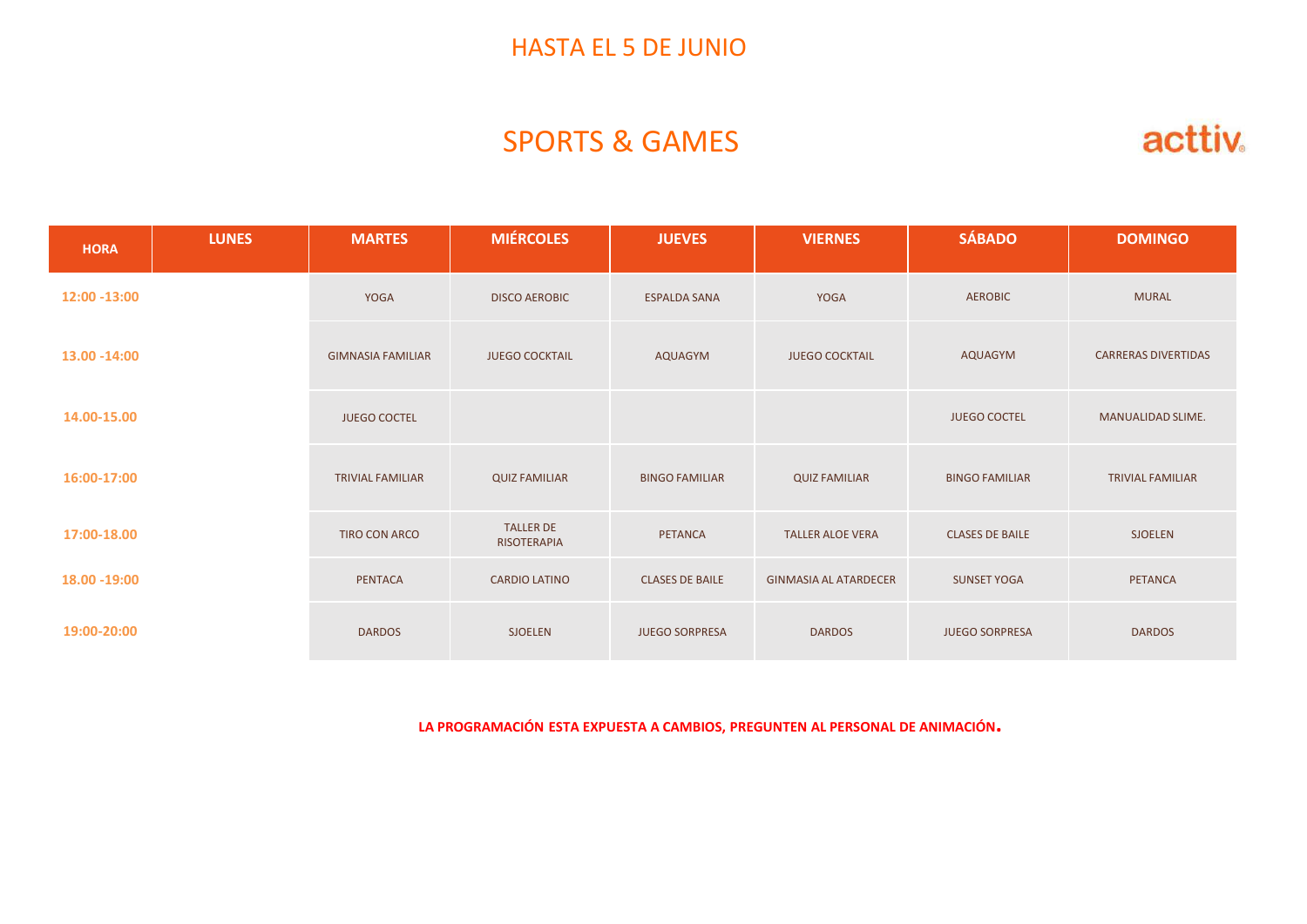## A PARTIR DEL 6 DE JUNIO HASTA EL 20 DE JUNIO

#### HOTEL AMA ISLANTILLA RESORT MINICLUB

|               |                                                |                                                      |                                                   | A PARTIR DEL 6 DE JUNIO<br><b>HASTA EL 20 DE JUNIO</b> |                                                     |                                                     |                                                |  |
|---------------|------------------------------------------------|------------------------------------------------------|---------------------------------------------------|--------------------------------------------------------|-----------------------------------------------------|-----------------------------------------------------|------------------------------------------------|--|
|               | HOTEL AMA ISLANTILLA RESORT<br><b>MINICLUB</b> |                                                      |                                                   |                                                        |                                                     |                                                     |                                                |  |
| <b>HORA</b>   | <b>LUNES</b>                                   | <b>MARTES</b>                                        | <b>MIÉRCOLES</b>                                  | <b>JUEVES</b>                                          | <b>VIERNES</b>                                      | SÁBADO                                              | <b>DOMINGO</b>                                 |  |
| 13:00-13:15   | WELCOME KIDS<br><b>MINICLUB</b>                | WELCOME KIDS<br><b>MINICLUB</b>                      | WELCOME KIDS<br><b>MINICLUB</b>                   | WELCOME KIDS<br><b>MINICLUB</b>                        | WELCOME KIDS<br><b>MINICLUB</b>                     | <b>WELCOME KIDS</b><br><b>MINICLUB</b>              | <b>WELCOME KIDS</b><br><b>MINICLUB</b>         |  |
| 13:15-14:00   | MANUALIDAD DE ARCILLA<br><b>MINICLUB</b>       | CONCURSO DE<br><b>DIBUJO</b><br><b>MINICLUB</b>      | MANUALIAD<br><b>MINICLUB</b>                      | MANUALIDAD<br>MANDALAS<br><b>MINICLUB</b>              | PINACOTECA<br><b>MINICLUB</b>                       | PLAYMAIS<br><b>MINICLUB</b>                         | MANUALIDAD SLIME<br><b>MINICLUB</b>            |  |
| 14.00 - 15.00 | <b>JUEGOS DE MEMORIA</b><br><b>MINICLUB</b>    | <b>HUERTO</b><br><b>ECOLOGICO</b><br><b>MINICLUB</b> | <b>JUEGOS AMIGOS</b><br><b>CHIRINGUITO</b>        | <b>CARRERAS DIVERTIDAS</b><br>:CHIRINGUITO             | <b>GYMKANA</b><br><b>CHIRINGUITO</b>                | <b>AQUADISCO</b><br>PISCINA NIÑOS                   | <b>JUEGOS MUSICALES</b><br><b>CHIRINGUITO</b>  |  |
| 15.00-16.00   |                                                |                                                      |                                                   |                                                        |                                                     | JENGA<br><b>CHIRINGUITO</b>                         | CARETAS<br><b>MINICLUB</b>                     |  |
| 16.00-17:-30  | <b>QUIZ DISNEY</b><br><b>MINICLUB</b>          | <b>CINE</b><br><b>MINICLUB</b>                       | <b>CUENTA CUENTOS</b><br><b>MINICLUB</b>          | <b>CINE</b><br><b>MINICLUB</b>                         | <b>QUIZ DISNEY</b><br><b>MINICLUB</b>               | <b>CINE</b><br><b>MINICLUB</b>                      | <b>CUENTA CUENTOS</b><br><b>MINICLUB</b>       |  |
| 17.30-18.00   | JENGA<br><b>CHIRINGUITO</b>                    | <b>WATER BASKET</b><br>PISCINA NIÑOS                 | <b>QUIZ DISNEY</b><br><b>MINICLUB</b>             | RELEVOS EN LA PISCINA<br>PISCINA NIÑOS                 | <b>CARRERAS ACUÁTICAS</b><br>PISCINA NIÑOS          | MINI SJOELEN<br><b>CHIRINGUITO</b>                  | <b>JUEGOS PISCINA</b><br>PISCINA NIÑOS         |  |
| 18:00-19.00   | SPLASH DANCE<br><b>PISCINA ADELTOS</b>         | JUEGOS SORPRESA<br><b>CHIRINGUITO</b>                | RETOS DE<br><b>PUNTERIA</b><br><b>CHIRINGUITO</b> | <b>WATER POLO</b><br>PISCINA NIÑOS                     | JENGA<br><b>CHIRINGUITO</b>                         | CARRERAS<br><b>DIVERTIDAS</b><br><b>CHIRINGUITO</b> | <b>WATER BASKET</b><br>PISCINA NIÑOS           |  |
| 19:00-20:00   | PING-PONG<br>PISCINA SEMIOLIMPICA              | <b>MINI SJOELEN</b><br><b>CHIRINGUITO</b>            | JENGA<br><b>CHIRINGUITO</b>                       | <b>RETOS DE PUNTERIA</b><br><b>CHIRINGUITO</b>         | CARRERAS<br><b>DIVERTIDAS</b><br><b>CHIRINGUITO</b> | <b>FACEPAINTING</b><br>PISCINA SEMIOLIMPICA         | <b>RETOS DE PUNTERIA</b><br><b>CHIRINGUITO</b> |  |
| 20.00-21.00   |                                                |                                                      |                                                   | <b>MINIDISCO</b><br><b>CHIRINGUITO</b>                 |                                                     |                                                     |                                                |  |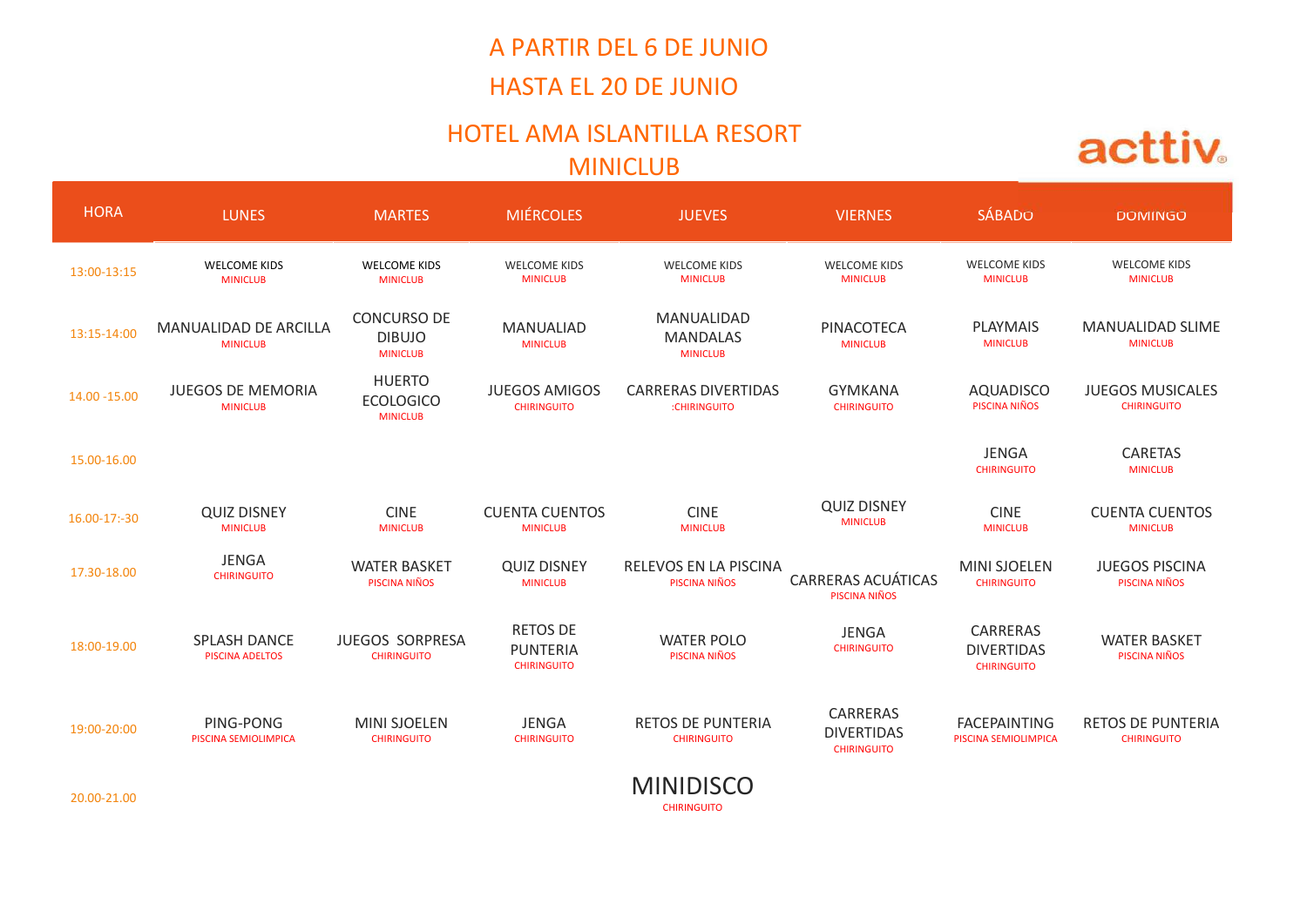## A PARTIR DEL 6 DE JUNIO HASTA EL 20 DE JUNIO

#### HOTEL AMA ISLANTILLA RESORT SPORTS & GAMES

|               |                                                          |                                                  |                                               | A PARTIR DEL 6 DE JUNIO<br><b>HASTA EL 20 DE JUNIO</b> |                                          |                                             |                                         |  |  |
|---------------|----------------------------------------------------------|--------------------------------------------------|-----------------------------------------------|--------------------------------------------------------|------------------------------------------|---------------------------------------------|-----------------------------------------|--|--|
|               | HOTEL AMA ISLANTILLA RESORT<br><b>SPORTS &amp; GAMES</b> |                                                  |                                               |                                                        |                                          |                                             |                                         |  |  |
| <b>HORA</b>   | <b>LUNES</b>                                             | <b>MARTES</b>                                    | <b>MIÉRCOLES</b>                              | <b>JUEVES</b>                                          | <b>VIERNES</b>                           | <b>SÁBADO</b>                               | <b>DOMINGO</b>                          |  |  |
| 13:00-14:00   | AQUAGYM<br><b>PISCINA ADULTOS</b>                        | AQUAGYM<br><b>PISCINA ADULTOS</b>                | AQUAGYM<br><b>PISCINA ADULTOS</b>             | AQUAGYM<br><b>PISCINA ADULTOS</b>                      | <b>AQUAGYM</b><br><b>PISCINA ADULTOS</b> | AQUAGYM<br>PISCINA ADULTOS                  | AQUAGYM<br><b>PISCINA ADULTOS</b>       |  |  |
| 14:00-15:00   | <b>DARDOS</b><br><b>CHIRINGUITO</b>                      | PING-PONG<br>PISCINA SEMIOLIMPICA                | SJOELEN<br><b>CHIRINGUITO</b>                 | JENGA<br><b>CHIRINGUITO</b>                            | TIRO CON ARCO<br><b>CHIRINGUITO</b>      | <b>WATER POLO</b><br><b>PISCINA ADULTOS</b> | <b>DARDOS</b><br><b>CHIRINGUITO</b>     |  |  |
| 15:00-16:00   |                                                          |                                                  |                                               |                                                        |                                          | <b>JUEGO COCTEL</b><br><b>PISCINAS</b>      | <b>RETOS</b><br><b>PISCINAS</b>         |  |  |
| 16:00-17:00   | <b>QUIZ FAMILIAR</b><br><b>POOL BAR</b>                  | <b>BINGO FAMILIAR</b><br><b>POOL BAR</b>         | <b>QUIZ FAMILIAR</b><br><b>POOL BAR</b>       | <b>BINGO FAMILIAR</b><br><b>POOL BAR</b>               | <b>QUIZ FAMILIAR</b><br><b>POOL BAR</b>  | <b>BINGO FAMILIAR</b><br><b>POOL BAR</b>    | <b>QUIZ FAMILIAR</b><br><b>POOL BAR</b> |  |  |
| 17:00-18:00   | <b>WATER POLO</b><br>PISCINA ADULTOS                     | JENGA<br><b>CHIRINGUITO</b>                      | TIRO CON ARCO<br><b>CHIRINGUITO</b>           | <b>WATER POLO</b><br>PISCINA ADULTOS                   | SJOELEN<br><b>CHIRINGUITO</b>            | TALLER HELADOS DETOX<br><b>POOL BAR</b>     | TIRO CON ARCO<br><b>CHIRINGUITO</b>     |  |  |
| 18.00-19:00   | AQUAGYM<br>FAMILIAR<br><b>PISCINA ADULTOS</b>            | AQUAGYM 80<br><b>PISCINA ADULTOS</b>             | AQUAGYM<br>FAMILIAR<br><b>PISCINA ADULTOS</b> | AQUADANCE<br><b>PISCINA ADULTOS</b>                    | AQUAGYM LATINO<br><b>PISCINA ADULTOS</b> | AQUADANCE<br><b>PISCINA ADULTO</b>          | AQUA AFRO<br><b>PISCINA ADULTOS</b>     |  |  |
| 19:00-20:00   | <b>CHIRINGUITO</b>                                       | CLASES BACHATA RETOS AQUA MAN<br>PISCINA ADULTOS | <b>DARDOS</b><br><b>CHIRINGUITO</b>           | PING-PONG<br>PISCINA SEMIOLIMPICA                      | <b>DARDOS</b><br><b>CHIRINGUITO</b>      | PING-PONG<br>PISCINA SEMIOLIMPICA           | SJOELEN<br><b>CHIRINGUITO</b>           |  |  |
| 20:00 - 21:00 |                                                          |                                                  |                                               | <b>MINIDISCO</b><br><b>CHIRINGUITO</b>                 |                                          |                                             |                                         |  |  |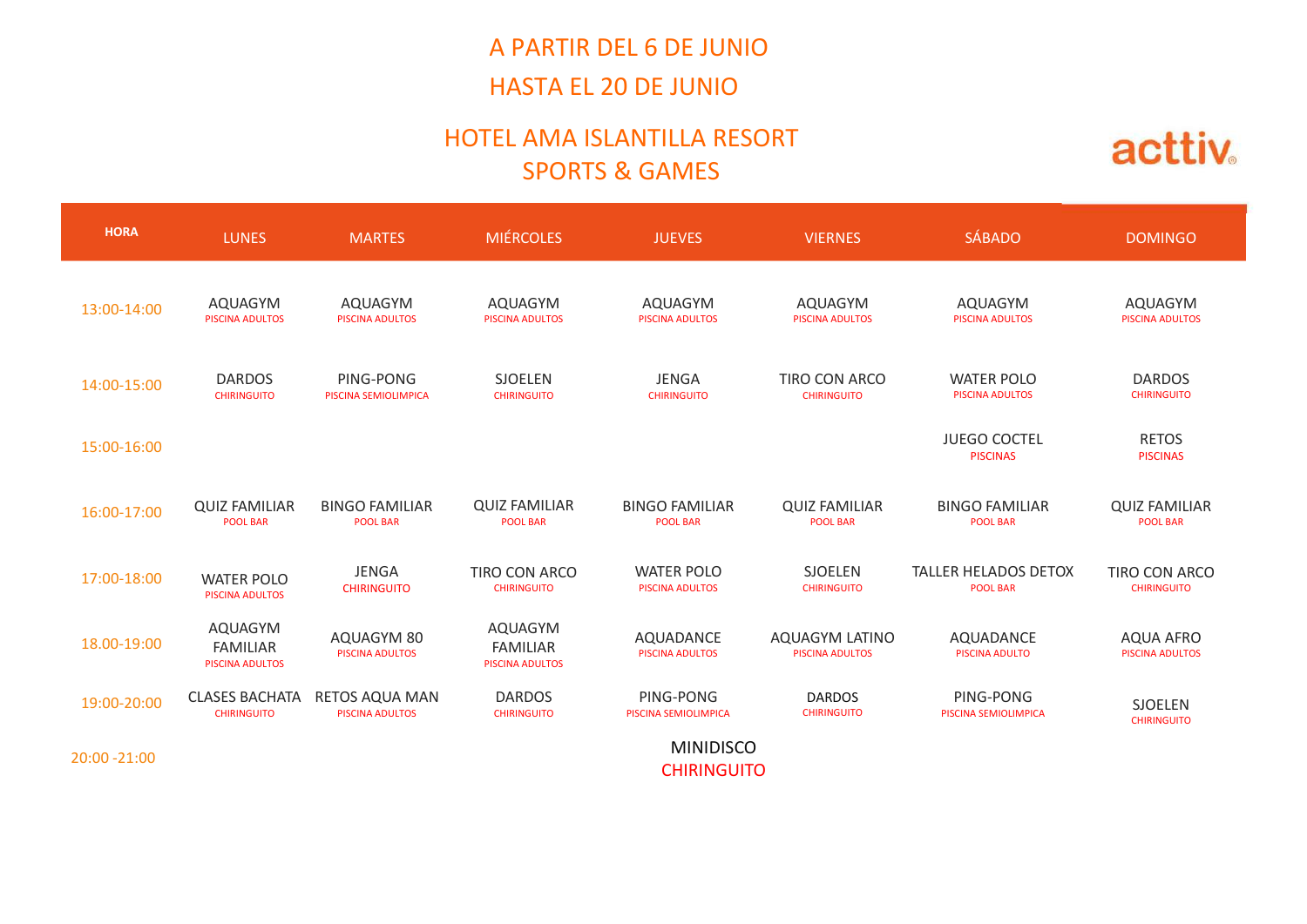### A PARTIR DEL 20 DE JUNIO

# HOTEL AMA ISLANTILLA RESORT / MINICLUB

| <b>WELCOME KIDS</b><br><b>WELCOME KIDS</b><br><b>WELCOME KIDS</b><br><b>WELCOME KIDS</b><br><b>WELCOME KIDS</b><br><b>WELCOME KIDS</b><br><b>WELCOME KIDS</b><br>13:00-13:15<br><b>MINICLUB</b><br><b>MINICLUB</b><br><b>MINICLUB</b><br><b>MINICLUB</b><br><b>MINICLUB</b><br><b>MINICLUB</b><br><b>MINICLUB</b><br>MANUALIDAD<br>MANUALIDAD<br><b>CONCURSO</b><br>MANUALIDAD<br>PINACOTECA<br>PLAYMAIS<br>MANUALIDAD<br>13:15-14:00<br>SLIME<br>DE ARCILLA<br>DE DIBUJO<br>MANDALAS<br><b>MINICLUB</b><br><b>MINICLUB</b><br><b>MINICLUB</b><br><b>MINICLUB</b><br><b>MINICLUB</b><br><b>MINICLUB</b><br><b>MINICLUB</b><br>JUEGOS<br>JUEGOS<br><b>HUERTO</b><br><b>JUEGOS</b><br>CARRERAS<br>AQUADISCO<br>GYMKANA<br>14:00 -15:00<br><b>ECOLÓGICO</b><br>DE MEMORIA<br>AMIGOS<br><b>MUSICALES</b><br><b>DIVERTIDAS</b><br><b>PISCINA NIÑOS</b><br><b>KIOSKO BAR</b><br><b>KIOSKO BAR</b><br><b>MINICLUB</b><br><b>MINICLUB</b><br><b>KIOSKO BAR</b><br><b>KIOSKO BAR</b><br>JENGA<br>HUERTO ECOLÓGICO<br>DIBUJOS EN LA<br>JENGA<br>JENGA<br>CARETAS<br>FUT-MINIGOLF<br><b>KIOSKO BAR</b><br>15:00-16:00<br><b>MINICLUB</b><br>ESPA LDA<br><b>KIOSKO BAR</b><br><b>MINICLUB</b><br><b>KIOSKO BAR</b><br><b>KIOSKO BAR</b><br><b>MINICLUB</b><br>CUENTA<br>QUIZ<br><b>CUENTA</b><br>CUENTA<br><b>CINE</b><br><b>CUENTOS</b><br><b>CINE</b><br><b>CINE</b><br>16:00-17:30<br><b>DISNEY</b><br><b>CUENTOS</b><br><b>CUENTOS</b><br><b>MINICLUB</b><br><b>MINICLUB</b><br><b>MINICLUB</b><br><b>MINICLUB</b><br><b>MINICLUB</b><br><b>MINICLUB</b><br><b>MINICLUB</b><br><b>PREPARAMOS</b><br>RELEVOS<br>CARRERAS<br>WATER<br>QUIZ<br><b>MINI</b><br><b>JUEGOS</b><br>17:30-18:00<br>ACUÁTICAS<br><b>BASKET</b><br>SJOELEN<br>PISCINA<br><b>DISNEY</b><br>EN LA PISCINA<br><b>EL SHOW</b><br><b>PISCINA NIÑOS</b><br><b>PISCINA NIÑOS</b><br><b>PISCINA NIÑOS</b><br><b>PISCINA NIÑOS</b><br><b>MINICLUB</b><br><b>KIOSKO BAR</b><br><b>MINICLUB</b><br><b>PREPARAMOS</b><br>RETOS DE<br>SPLASH<br><b>JUEGOS</b><br>CARRERAS<br><b>WATER POLO</b><br>WATERBASKET<br>18:00-19:00<br>PUNTERÍA<br>DANCE<br>SORPRESA<br><b>EL SHOW</b><br>DIVERTIDAS<br><b>PISCINA NIÑOS</b><br><b>PISCINA NIÑOS</b><br><b>KIOSKO BAR</b><br><b>KIOSKO BAR</b><br><b>PISCINA ADULTOS</b><br><b>KIOSKO BAR</b><br><b>MINICLUB</b><br><b>FACEPAINTING</b><br><b>RETOS</b><br>RETOS<br>MINI<br>PING-PONG<br>FACEPAINTING<br><b>MINICLUB</b><br>JENGA<br>19:00-20:00<br>SJOELEN<br>DE PUNTERIA<br>DE PUNTERIA<br><b>PISCINA</b><br><b>PISCINA</b><br><b>KIOSKO BAR</b><br><b>SEMIOLIMPICA</b><br><b>SEMIOLIMPICA</b><br><b>KIOSKO BAR</b><br><b>KIOSKO BAR</b><br><b>KIOSKO BAR</b> |
|-----------------------------------------------------------------------------------------------------------------------------------------------------------------------------------------------------------------------------------------------------------------------------------------------------------------------------------------------------------------------------------------------------------------------------------------------------------------------------------------------------------------------------------------------------------------------------------------------------------------------------------------------------------------------------------------------------------------------------------------------------------------------------------------------------------------------------------------------------------------------------------------------------------------------------------------------------------------------------------------------------------------------------------------------------------------------------------------------------------------------------------------------------------------------------------------------------------------------------------------------------------------------------------------------------------------------------------------------------------------------------------------------------------------------------------------------------------------------------------------------------------------------------------------------------------------------------------------------------------------------------------------------------------------------------------------------------------------------------------------------------------------------------------------------------------------------------------------------------------------------------------------------------------------------------------------------------------------------------------------------------------------------------------------------------------------------------------------------------------------------------------------------------------------------------------------------------------------------------------------------------------------------------------------------------------------------------------------------------------------------------------------------------------------------------------------------------------------------------------------------------------------------------------------------------------------------------------------------------------------------------------------------------------|
|                                                                                                                                                                                                                                                                                                                                                                                                                                                                                                                                                                                                                                                                                                                                                                                                                                                                                                                                                                                                                                                                                                                                                                                                                                                                                                                                                                                                                                                                                                                                                                                                                                                                                                                                                                                                                                                                                                                                                                                                                                                                                                                                                                                                                                                                                                                                                                                                                                                                                                                                                                                                                                                           |
|                                                                                                                                                                                                                                                                                                                                                                                                                                                                                                                                                                                                                                                                                                                                                                                                                                                                                                                                                                                                                                                                                                                                                                                                                                                                                                                                                                                                                                                                                                                                                                                                                                                                                                                                                                                                                                                                                                                                                                                                                                                                                                                                                                                                                                                                                                                                                                                                                                                                                                                                                                                                                                                           |
|                                                                                                                                                                                                                                                                                                                                                                                                                                                                                                                                                                                                                                                                                                                                                                                                                                                                                                                                                                                                                                                                                                                                                                                                                                                                                                                                                                                                                                                                                                                                                                                                                                                                                                                                                                                                                                                                                                                                                                                                                                                                                                                                                                                                                                                                                                                                                                                                                                                                                                                                                                                                                                                           |
|                                                                                                                                                                                                                                                                                                                                                                                                                                                                                                                                                                                                                                                                                                                                                                                                                                                                                                                                                                                                                                                                                                                                                                                                                                                                                                                                                                                                                                                                                                                                                                                                                                                                                                                                                                                                                                                                                                                                                                                                                                                                                                                                                                                                                                                                                                                                                                                                                                                                                                                                                                                                                                                           |
|                                                                                                                                                                                                                                                                                                                                                                                                                                                                                                                                                                                                                                                                                                                                                                                                                                                                                                                                                                                                                                                                                                                                                                                                                                                                                                                                                                                                                                                                                                                                                                                                                                                                                                                                                                                                                                                                                                                                                                                                                                                                                                                                                                                                                                                                                                                                                                                                                                                                                                                                                                                                                                                           |
|                                                                                                                                                                                                                                                                                                                                                                                                                                                                                                                                                                                                                                                                                                                                                                                                                                                                                                                                                                                                                                                                                                                                                                                                                                                                                                                                                                                                                                                                                                                                                                                                                                                                                                                                                                                                                                                                                                                                                                                                                                                                                                                                                                                                                                                                                                                                                                                                                                                                                                                                                                                                                                                           |
|                                                                                                                                                                                                                                                                                                                                                                                                                                                                                                                                                                                                                                                                                                                                                                                                                                                                                                                                                                                                                                                                                                                                                                                                                                                                                                                                                                                                                                                                                                                                                                                                                                                                                                                                                                                                                                                                                                                                                                                                                                                                                                                                                                                                                                                                                                                                                                                                                                                                                                                                                                                                                                                           |
|                                                                                                                                                                                                                                                                                                                                                                                                                                                                                                                                                                                                                                                                                                                                                                                                                                                                                                                                                                                                                                                                                                                                                                                                                                                                                                                                                                                                                                                                                                                                                                                                                                                                                                                                                                                                                                                                                                                                                                                                                                                                                                                                                                                                                                                                                                                                                                                                                                                                                                                                                                                                                                                           |
| <b>SÁBADO</b><br><b>MIÉRCOLES</b><br><b>LUNES</b><br><b>MARTES</b><br><b>JUEVES</b><br><b>VIERNES</b><br><b>DOMINGO</b><br><b>HORA</b>                                                                                                                                                                                                                                                                                                                                                                                                                                                                                                                                                                                                                                                                                                                                                                                                                                                                                                                                                                                                                                                                                                                                                                                                                                                                                                                                                                                                                                                                                                                                                                                                                                                                                                                                                                                                                                                                                                                                                                                                                                                                                                                                                                                                                                                                                                                                                                                                                                                                                                                    |
| HOTEL AMA ISLANTILLA RESORT / MINICLUB                                                                                                                                                                                                                                                                                                                                                                                                                                                                                                                                                                                                                                                                                                                                                                                                                                                                                                                                                                                                                                                                                                                                                                                                                                                                                                                                                                                                                                                                                                                                                                                                                                                                                                                                                                                                                                                                                                                                                                                                                                                                                                                                                                                                                                                                                                                                                                                                                                                                                                                                                                                                                    |
| A PARTIR DEL 20 DE JUNIO                                                                                                                                                                                                                                                                                                                                                                                                                                                                                                                                                                                                                                                                                                                                                                                                                                                                                                                                                                                                                                                                                                                                                                                                                                                                                                                                                                                                                                                                                                                                                                                                                                                                                                                                                                                                                                                                                                                                                                                                                                                                                                                                                                                                                                                                                                                                                                                                                                                                                                                                                                                                                                  |